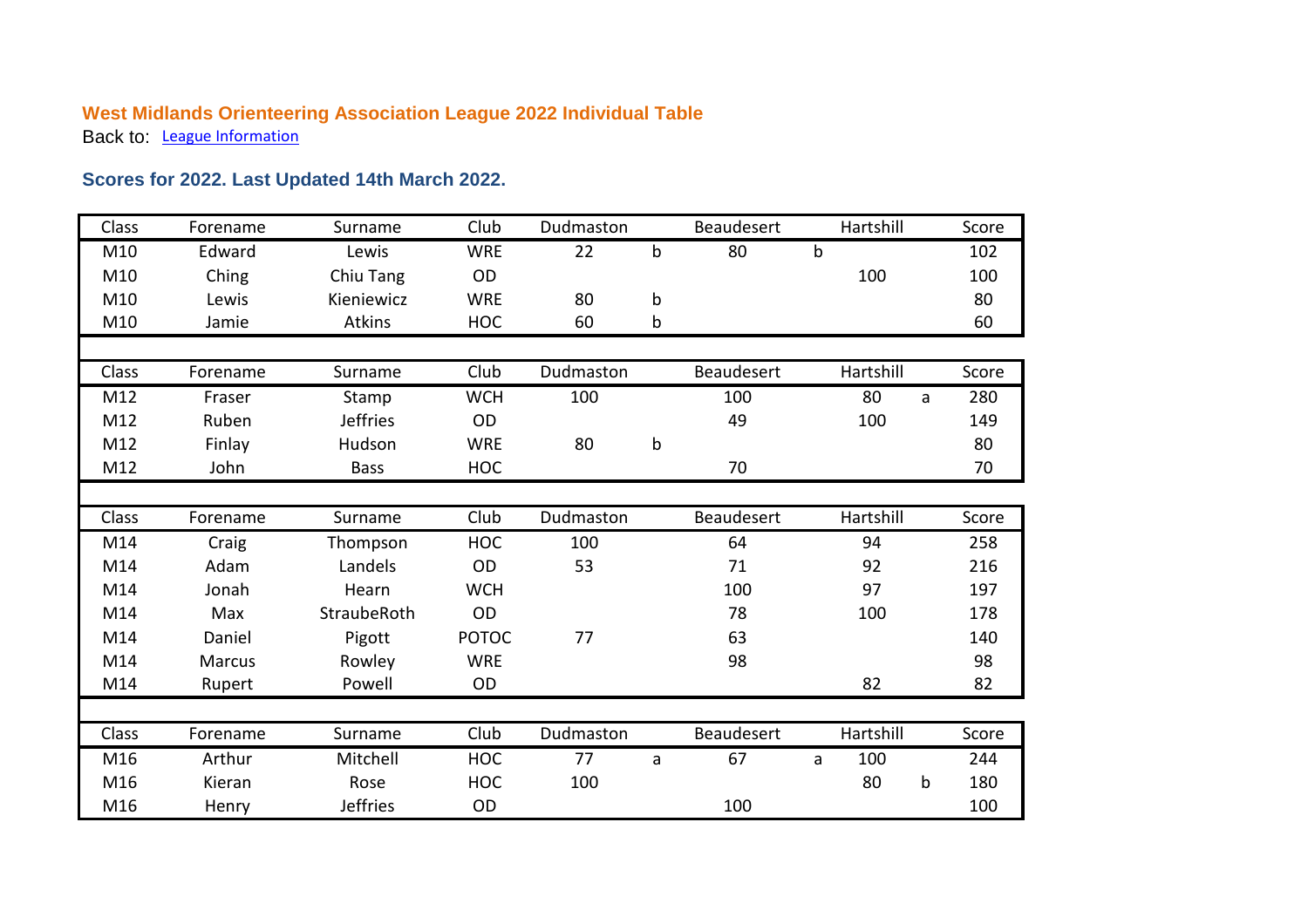| Class           | Forename  | Surname         | Club         | Dudmaston |             | <b>Beaudesert</b> |             | Hartshill |              | Score |
|-----------------|-----------|-----------------|--------------|-----------|-------------|-------------------|-------------|-----------|--------------|-------|
| M18             | Luke      | Cherry          | <b>OD</b>    | 100       |             | 100               |             | 80        | $\mathsf b$  | 280   |
| M18             | Sebastian | Mitchell        | <b>HOC</b>   | 77        |             |                   | d           | 49        | b            | 126   |
| M18             | Robin     | Lambe           | <b>HOC</b>   |           |             |                   |             | 35        | b            | 35    |
|                 |           |                 |              |           |             |                   |             |           |              |       |
| Class           | Forename  | Surname         | Club         | Dudmaston |             | <b>Beaudesert</b> |             | Hartshill |              | Score |
| M21             | Philip    | Ainsley         | OD           | 100       |             | 100               |             | 100       |              | 300   |
| M21             | James     | Thomas          | <b>HOC</b>   | 82        |             | 77                |             | 80        |              | 239   |
| M <sub>21</sub> | Richard   | Price           | <b>HOC</b>   | 89        |             |                   |             |           |              | 89    |
| M21             | Simon     | Lanckham        | <b>HOC</b>   |           |             |                   |             | 83        |              | 83    |
|                 |           |                 |              |           |             |                   |             |           |              |       |
| Class           | Forename  | Surname         | Club         | Dudmaston |             | <b>Beaudesert</b> |             | Hartshill |              | Score |
| M35             | Thomas    | Lewis           | <b>WRE</b>   | 85        |             | 71                |             | 80        | $\mathsf{b}$ | 236   |
| M35             | Robert    | Holdway         | <b>POTOC</b> |           |             | 100               |             |           |              | 100   |
| M35             | Tim       | Kieniewicz      | <b>WRE</b>   | 100       |             |                   |             |           |              | 100   |
| M35             | Kaji      | Limbu           | <b>WCH</b>   |           |             | 79                |             |           |              | 79    |
|                 |           |                 |              |           |             |                   |             |           |              |       |
| Class           | Forename  | Surname         | Club         | Dudmaston |             | <b>Beaudesert</b> |             | Hartshill |              | Score |
| M40             | Kwokkay   | Lo              | COBOC        | 62        | $\mathsf b$ | 80                | $\mathbf b$ | 40        | $\mathsf{b}$ | 182   |
| M40             | lain      | Stamp           | <b>WCH</b>   |           |             | 88                |             | 92        |              | 180   |
| M40             | Dan       | FindlayRobinson | <b>WCH</b>   |           |             | 72                |             | 80        | $\mathsf b$  | 152   |
| M40             | Graham    | Pigott          | <b>POTOC</b> | 75        |             | 71                |             |           |              | 146   |
| M40             | Robert    | Rose            | <b>HOC</b>   | 77        |             |                   |             | 59        |              | 136   |
| M40             | David     | Dunn            | <b>POTOC</b> |           |             | 72                |             | 63        |              | 135   |
| M40             | Kristof   | Nowicki         | <b>WRE</b>   | 100       |             |                   |             |           |              | 100   |
| M40             | Alistair  | Powell          | OD           |           |             |                   |             | 89        |              | 89    |
| M40             | Chris     | Hudson          | <b>WRE</b>   | 80        | $\mathsf b$ |                   |             |           |              | 80    |
| M40             | Robert    | Atkins          | <b>HOC</b>   | 73        |             |                   |             |           |              | 73    |
| M40             | Andrew    | Weaver          | <b>WRE</b>   | 67        |             |                   |             |           |              | 67    |
| M40             | Paul      | Gregson         | OD           | 56        |             |                   |             |           |              | 56    |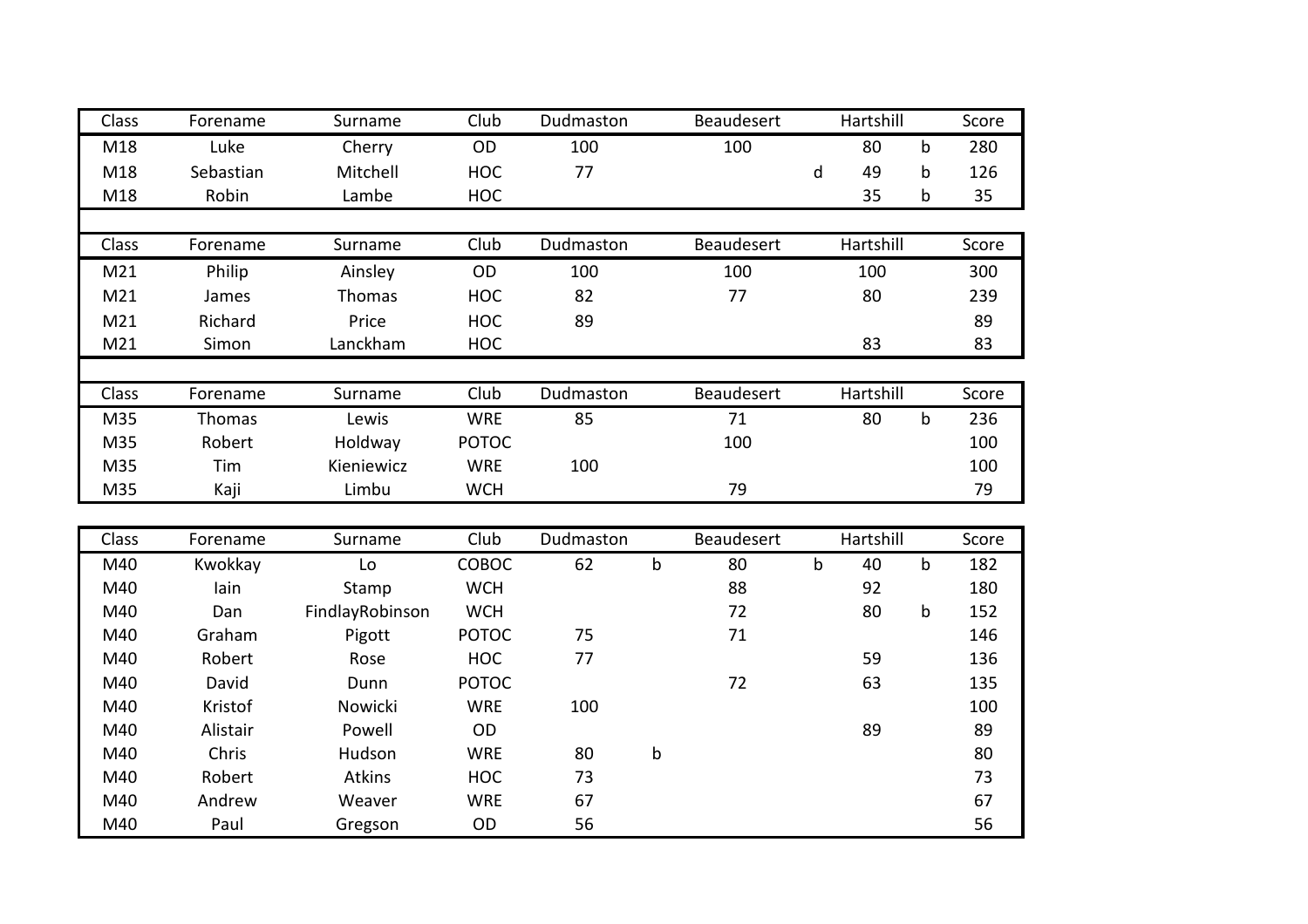| Class | Forename     | Surname         | Club         | Dudmaston |             | <b>Beaudesert</b> |   | Hartshill |   | Score |
|-------|--------------|-----------------|--------------|-----------|-------------|-------------------|---|-----------|---|-------|
| M45   | Robert       | <b>Bambrook</b> | OD           | 100       |             |                   |   | 100       |   | 200   |
| M45   | Martin       | Pigott          | <b>POTOC</b> | 97        | a           | 100               | a |           |   | 197   |
| M45   | Mykyta       | Chubynsky       | OD           | 87        |             | 75                |   |           |   | 162   |
| M45   | Peter        | Rose            | <b>HOC</b>   | 80        | $\sf b$     |                   |   | 80        | b | 160   |
| M45   | <b>Nick</b>  | Maynard         | <b>WRE</b>   | 95        |             | 61                |   |           |   | 156   |
| M45   | Andrew       | Rowe            | <b>POTOC</b> | 83        | a           | 69                | a |           |   | 152   |
| M45   | Stuart       | Duckworth       | <b>WCH</b>   |           |             | 100               |   |           | d | 100   |
| M45   | McNally      | Andrew          | <b>WCH</b>   |           |             | 81                |   |           |   | 81    |
| M45   | David        | <b>Brown</b>    | <b>WCH</b>   |           |             | 80                |   |           |   | 80    |
|       |              |                 |              |           |             |                   |   |           |   |       |
| Class | Forename     | Surname         | Club         | Dudmaston |             | Beaudesert        |   | Hartshill |   | Score |
| M50   | Tom          | <b>Jeffries</b> | OD           | 100       |             | 100               |   | 100       |   | 300   |
| M50   | Alistair     | Landels         | OD           | 96        | a           | 97                | a | 100       | a | 293   |
| M50   | Andy         | Cherry          | OD           | 80        | $\mathsf b$ | 80                | b | 63        |   | 223   |
| M50   | Chris        | McCartney       | <b>HOC</b>   | 92        | a           | 88                | a |           |   | 180   |
| M50   | Jeb          | Lewis           | <b>WRE</b>   | 75        | a           | 82                |   |           |   | 157   |
| M50   | Peter        | Langmaid        | <b>HOC</b>   | 73        |             |                   |   | 65        |   | 138   |
| M50   | <b>Steve</b> | Parker          | <b>WRE</b>   | 69        |             | 64                |   |           |   | 133   |
| M50   | Mark         | Stodgell        | <b>WCH</b>   |           |             | 81                | a |           |   | 81    |
|       |              |                 |              |           |             |                   |   |           |   |       |
| Class | Forename     | Surname         | Club         | Dudmaston |             | Beaudesert        |   | Hartshill |   | Score |
| M55   | Alex         | Morgan          | <b>HOC</b>   | 86        |             | 100               |   | 100       |   | 286   |
| M55   | Andrew       | Lewis           | <b>WCH</b>   | 83        |             | 69                |   | 89        |   | 241   |
| M55   | lan          | Chafer          | <b>HOC</b>   | 77        |             | 73                |   | 87        |   | 237   |
| M55   | Martin       | Mitchell        | <b>HOC</b>   | 71        |             | 86                |   | 71        |   | 228   |
| M55   | Karl         | Kingsman        | <b>HOC</b>   | 79        |             | 76                |   | 61        | a | 216   |
| M55   | Clive        | Richardson      | <b>WRE</b>   | 98        |             | 96                |   |           | d | 194   |
| M55   | Richard      | Pay             | <b>WRE</b>   |           |             | 85                |   | 91        |   | 176   |
| M55   | David        | Lawson          | OD           | 96        |             | 73                | a |           |   | 169   |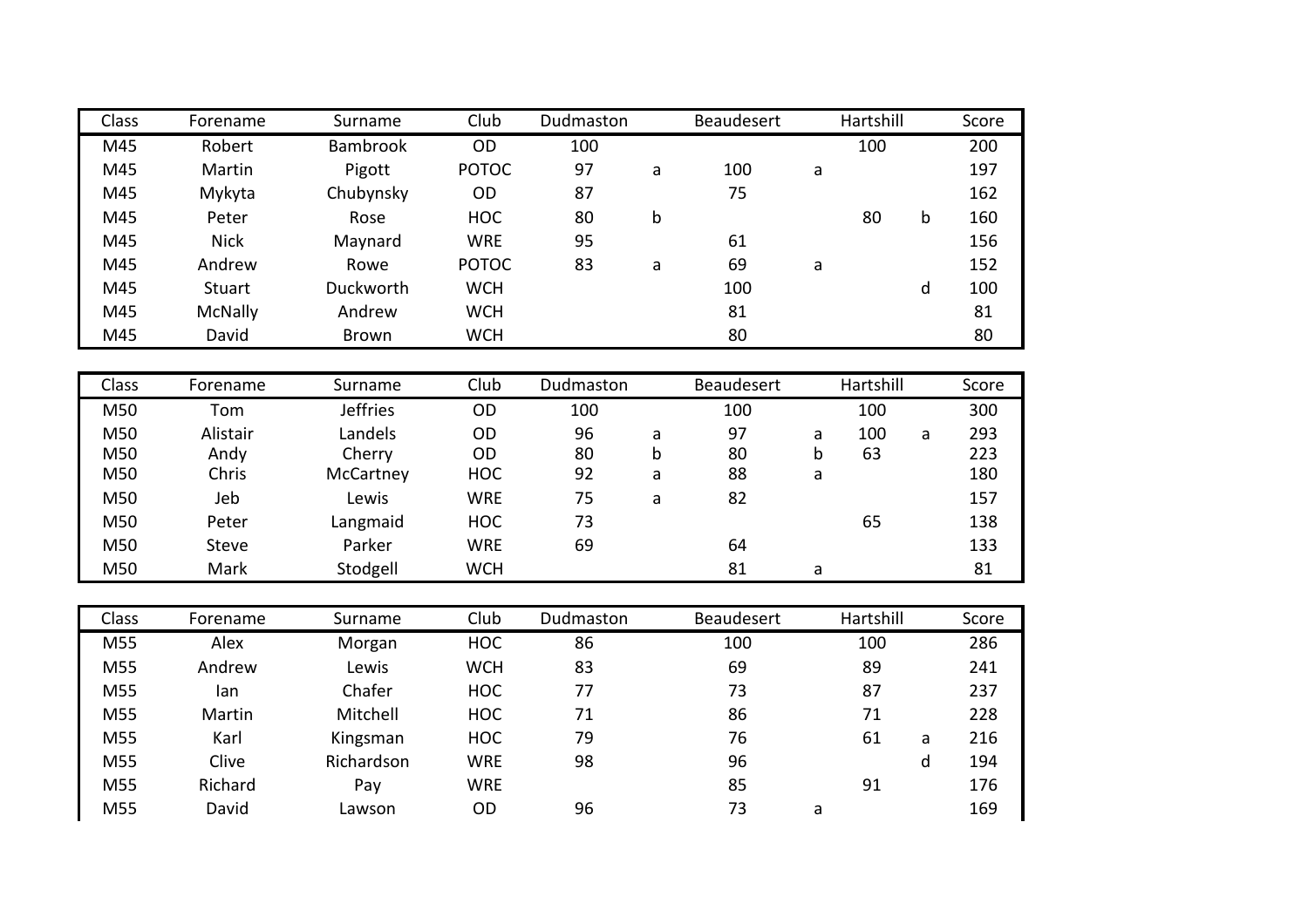| M55 | Lap On  | Leung          | COBOC      | 60 |         | 52 |   | 56 |             | 168 |
|-----|---------|----------------|------------|----|---------|----|---|----|-------------|-----|
| M55 | David   | Leadley        | OD         | 87 | a       | 80 | a |    |             | 167 |
| M55 | Duncan  | <b>Bayliss</b> | <b>WRE</b> | 79 |         | 81 |   |    |             | 160 |
| M55 | lan     | Gamlen         | COBOC      | 84 |         | 75 |   |    |             | 159 |
| M55 | lan     | Hopkins        | <b>WRE</b> |    |         | 64 |   | 92 |             | 156 |
| M55 | David   | Smith          | <b>HOC</b> | 73 |         | 74 | a |    |             | 147 |
| M55 | Adrian  | <b>Bailey</b>  | <b>HOC</b> | 80 | $\sf b$ | 61 | b |    |             | 141 |
| M55 | Mark    | Rookledge      | OD         |    |         | 69 | a | 67 | a           | 136 |
| M55 | Julian  | <b>Bass</b>    | <b>HOC</b> | 67 | a       | 67 | a |    |             | 134 |
| M55 | Mike    | <b>Musters</b> | <b>WCH</b> |    |         | 80 | b |    |             | 80  |
| M55 | Tony    | Callow         | <b>WRE</b> | 80 |         |    | d |    |             | 80  |
| M55 | John    | Smith          | OD         |    |         |    |   | 80 | $\mathsf b$ | 80  |
| M55 | Andy    | Johnson        | <b>HOC</b> |    |         |    |   | 75 |             | 75  |
| M55 | Russell | Finch          | OD         | 70 | a       |    |   |    |             | 70  |
| M55 | Peter   | Evans          | <b>HOC</b> | 69 |         |    |   |    |             | 69  |
| M55 | David   | Pal            | <b>WRE</b> | 51 |         |    |   |    |             | 51  |

| Class | Forename    | Surname      | Club         | Dudmaston |   | <b>Beaudesert</b> |   | Hartshill |   | Score |
|-------|-------------|--------------|--------------|-----------|---|-------------------|---|-----------|---|-------|
| M60   | Andrew      | Yeates       | <b>WCH</b>   | 100       |   | 100               |   | 100       |   | 300   |
| M60   | Mark        | Garside      | <b>WCH</b>   | 82        |   | 95                |   | 88        |   | 265   |
| M60   | Jim         | Cooke        | <b>POTOC</b> | 70        |   | 96                |   | 82        |   | 248   |
| M60   | Stuart      | Paul         | <b>HOC</b>   |           |   | 80                | b | 80        | b | 160   |
| M60   | <b>Neil</b> | Adams        | <b>WCH</b>   | 70        |   | 89                |   |           |   | 159   |
| M60   | Gerard      | Riley        | <b>POTOC</b> |           |   | 84                |   | 65        |   | 149   |
| M60   | David       | Williams     | <b>HOC</b>   | 100       | a |                   |   |           |   | 100   |
| M60   | Gearoid     | OhEidhin     | <b>WCH</b>   | 71        |   |                   |   |           |   | 71    |
| M60   | Mark        | Pearson      | <b>WRE</b>   | 68        | a |                   |   |           |   | 68    |
| M60   | Paul        | Wolstenholme | <b>HOC</b>   | 64        | a |                   |   |           |   | 64    |
| M60   | Eric        | Heritage     | <b>WRE</b>   | 50        | a |                   |   |           |   | 50    |
|       |             |              |              |           |   |                   |   |           |   |       |
| Class | Forename    | Surname      | Club         | Dudmaston |   | <b>Beaudesert</b> |   | Hartshill |   | Score |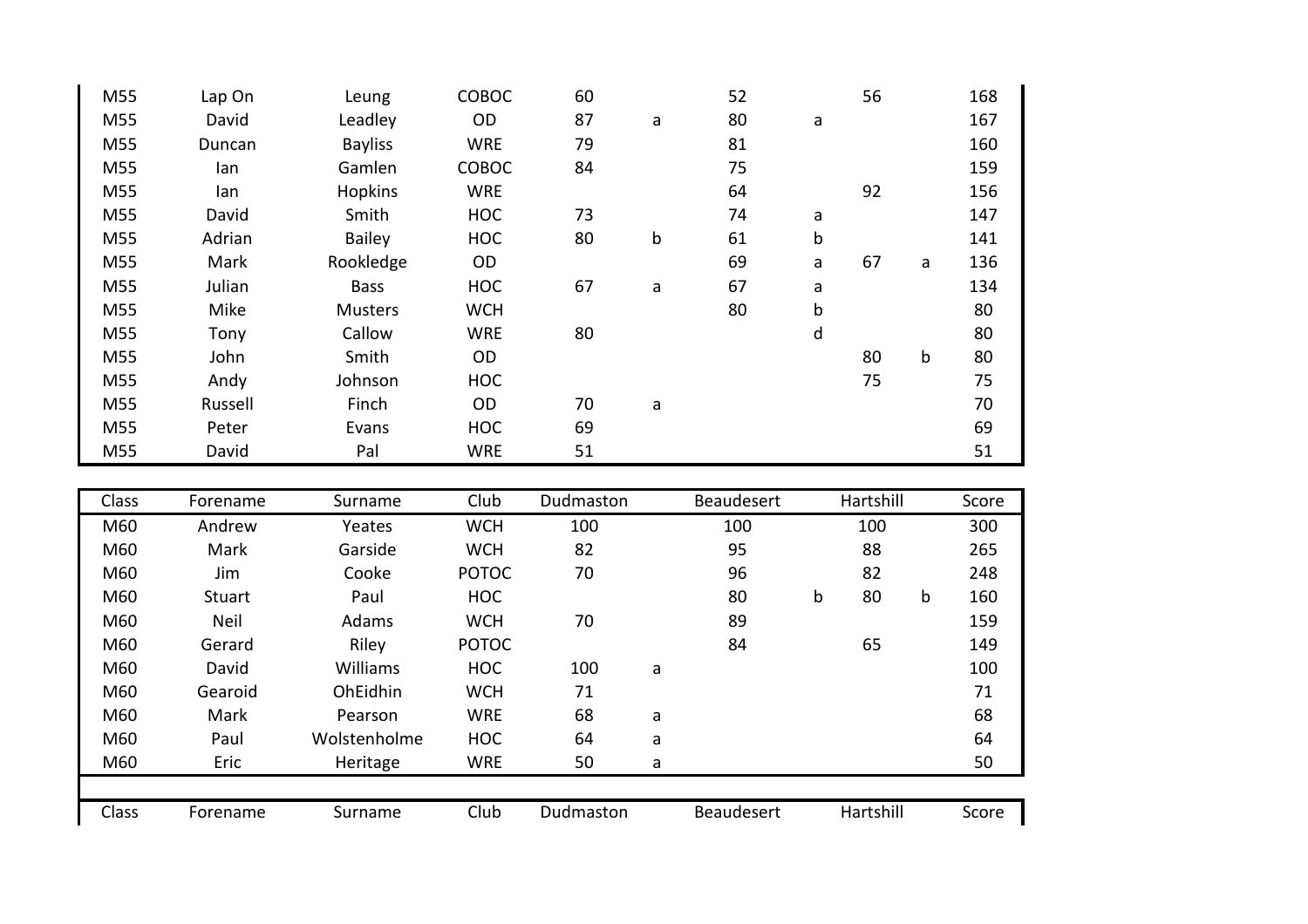| M65   | Ray          | Collins          | <b>WCH</b>   | 100       |              | 100        |   | 95        |   | 295   |
|-------|--------------|------------------|--------------|-----------|--------------|------------|---|-----------|---|-------|
| M65   | Lawrence     | Jones            | <b>WRE</b>   | 92        |              | 91         |   | 76        |   | 259   |
| M65   | Barry        | Elkington        | OD           | 71        | a            | 67         | a | 100       |   | 238   |
| M65   | Phil         | Bibby            | <b>WRE</b>   | 68        |              | 66         |   | 56        |   | 190   |
| M65   | Andrew       | Clough           | <b>WRE</b>   | 92        |              | 80         | a |           |   | 172   |
| M65   | Paul         | <b>Basher</b>    | <b>HOC</b>   |           |              | 78         | a | 91        | a | 169   |
| M65   | John         | <b>Broadhead</b> | <b>WRE</b>   | 94        |              |            |   | 71        |   | 165   |
| M65   | Lester       | Evans            | <b>HOC</b>   | 80        | $\sf b$      |            |   | 80        | b | 160   |
| M65   | Andrew       | White            | <b>HOC</b>   |           |              | 71         |   | 88        | a | 159   |
| M65   | Andy         | Emmerson         | OD           | 73        | a            | 77         | a |           |   | 150   |
| M65   | Tony         | Feltbower        | <b>OD</b>    | 80        | a            | 69         |   |           |   | 149   |
| M65   | Andrew       | Catmur           | <b>HOC</b>   | 62        |              | 77         |   |           |   | 139   |
| M65   | Rod          | Postlethwaite    | <b>WRE</b>   | 54        | $\mathsf{a}$ | 82         |   |           |   | 136   |
| M65   | John         | Robertson        | <b>HOC</b>   | 56        |              | 75         |   |           |   | 131   |
| M65   | Philip       | <b>Kirk</b>      | OD           | 60        |              | 67         |   |           |   | 127   |
| M65   | Geoffrey     | <b>Hollins</b>   | <b>POTOC</b> | 65        |              | 56         |   |           |   | 121   |
| M65   | lan          | Moore            | <b>HOC</b>   | 75        |              |            |   | 43        |   | 118   |
| M65   | <b>Bruce</b> | <b>Bryant</b>    | OD           |           |              | 99         |   |           | d | 99    |
| M65   | Adrian       | Pickeles         | <b>WRE</b>   |           |              |            |   | 95        |   | 95    |
| M65   | Mike         | Derbyshire       | <b>POTOC</b> |           |              | 84         |   |           |   | 84    |
| M65   | Mike         | Farrington       | <b>HOC</b>   | 83        |              |            |   |           |   | 83    |
| M65   | Henry        | Morgan           | <b>POTOC</b> | 76        | $\mathsf{a}$ |            |   |           |   | 76    |
| M65   | Mike         | Wilkinson        | HOC          | 70        |              |            |   |           |   | 70    |
| M65   | Laurie       | Rose             | <b>WRE</b>   |           |              | 68         |   |           |   | 68    |
| M65   | lan          | Pickering        | HOC          | 62        | a            |            |   |           |   | 62    |
|       |              |                  |              |           |              |            |   |           |   |       |
| Class | Forename     | Surname          | Club         | Dudmaston |              | Beaudesert |   | Hartshill |   | Score |
| M70   | John         | Robinson         | <b>WCH</b>   | 100       |              | 100        |   | 67        | a | 267   |
| M70   | John         | Pearson          | <b>HOC</b>   | 86        | a            | 75         | a | 100       |   | 261   |
| M70   | Geoff        | Trewin           | HOC          | 77        | a            | 99         | a | 82        | a | 258   |
| M70   | Keith        | Willdig          | OD           | 83        | a            | 91         | a |           |   | 174   |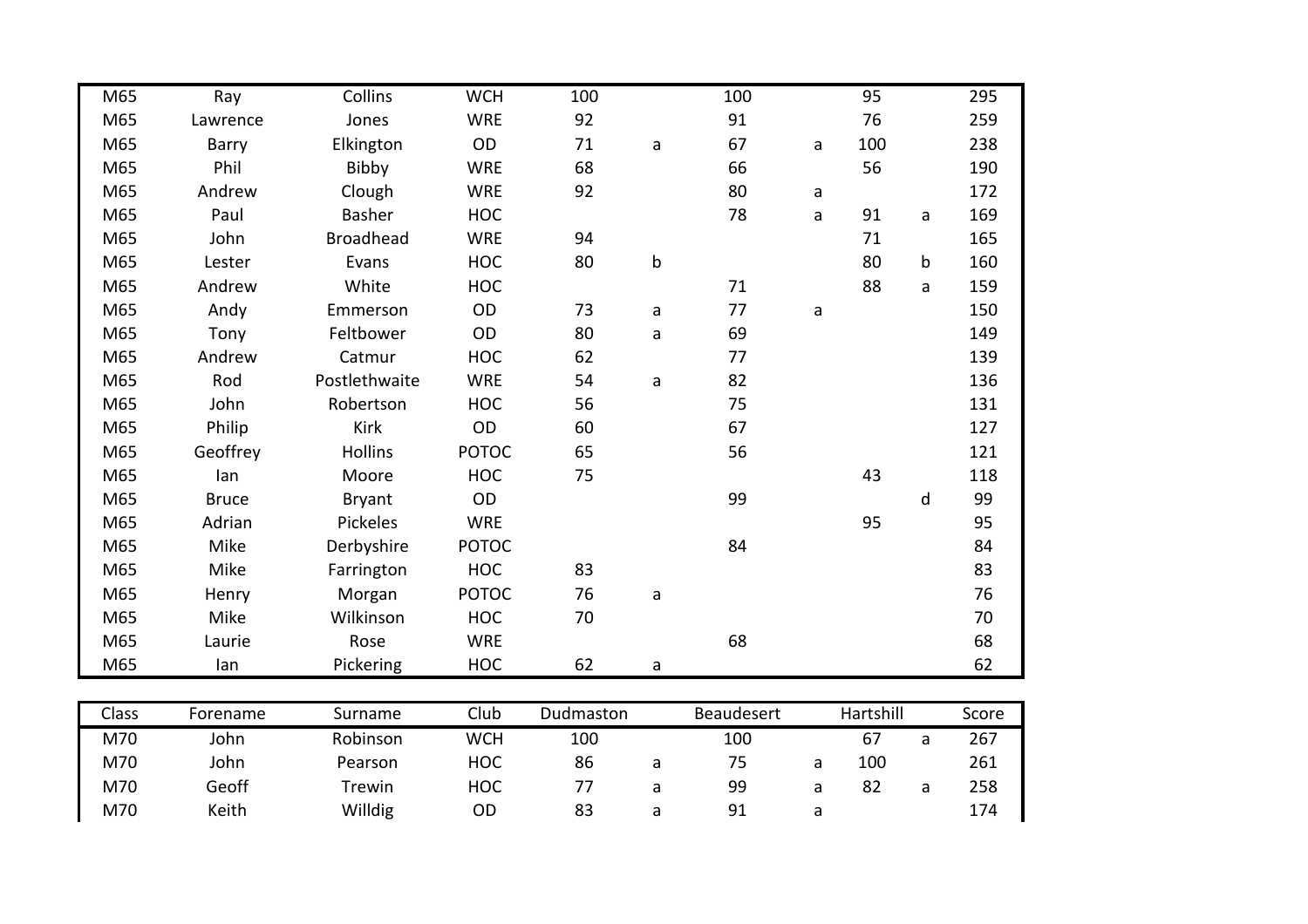| M70   | Andy        | Hemsted        | <b>HOC</b>   | 87        | a | 85         | a            |           |   | 172   |
|-------|-------------|----------------|--------------|-----------|---|------------|--------------|-----------|---|-------|
| M70   | John        | Middler        | OD           | 67        |   | 54         |              | 50        |   | 171   |
| M70   | Martin      | Gibbons        | <b>WRE</b>   | 65        |   | 56         |              | 47        |   | 168   |
| M70   | Charles     | Nelson         | <b>HOC</b>   | 75        | a | 86         | $\mathsf{a}$ |           |   | 161   |
| M70   | Paul        | Watterson      | <b>HOC</b>   | 52        | a | 61         | $\mathsf{a}$ | 48        | a | 161   |
| M70   | Robert      | <b>Brandon</b> | OD           | 74        |   | 77         |              |           |   | 151   |
| M70   | Richard     | Lewis          | <b>WRE</b>   |           |   | 70         |              | 73        |   | 143   |
| M70   | Mick        | Sadler         | COBOC        | 73        |   |            |              | 69        |   | 142   |
| M70   | Mike        | Baggott        | OD           | 59        | a |            |              | 75        |   | 134   |
| M70   | Rick        | Roberts        | <b>HOC</b>   | 73        |   | 61         |              |           |   | 134   |
| M70   | <b>Nick</b> | Taylor         | <b>HOC</b>   | 46        | a | 48         | a            | 36        | a | 130   |
| M70   | Peter       | Howsam         | <b>WRE</b>   |           |   | 61         |              | 64        |   | 125   |
| M70   | lan         | Jones          | <b>WCH</b>   | 67        |   | 53         |              |           |   | 120   |
| M70   | Jonathan    | Howell         | <b>WCH</b>   | 88        | a |            |              |           |   | 88    |
| M70   | Stan        | Alexander      | OD           |           |   |            |              | 81        | a | 81    |
| M70   | Eric        | <b>Brown</b>   | <b>HOC</b>   |           |   | 71         |              |           |   | 71    |
| M70   | Chris       | Dwyer          | <b>OD</b>    |           |   |            |              | 69        |   | 69    |
| M70   | Ashley      | Ford           | <b>HOC</b>   | 64        |   |            |              |           |   | 64    |
| M70   | Philip      | May            | OD           |           |   |            |              | 64        |   | 64    |
| M70   | Peter       | Griffin        | <b>WCH</b>   |           |   | 60         |              |           | d | 60    |
| M70   | Steve       | Chiverton      | <b>HOC</b>   | 50        | a |            |              |           |   | 50    |
| M70   | Will        | Wheeler        | HOC          |           |   |            |              | 40        | a | 40    |
|       |             |                |              |           |   |            |              |           |   |       |
| Class | Forename    | Surname        | Club         | Dudmaston |   | Beaudesert |              | Hartshill |   | Score |
| M75   | Peter       | Carey          | OD           | 100       |   | 100        |              | 100       |   | 300   |
| M75   | Paul        | Graetz         | <b>POTOC</b> | 97        |   | 76         | a            | 66        | a | 239   |
| M75   | Barry       | McGowan        | <b>HOC</b>   | 79        |   | 74         |              | 75        |   | 228   |
| M75   | Barry       | Houghton       | <b>HOC</b>   | 83        | a | 56         | $\mathsf{a}$ | 68        | a | 207   |
| M75   | Mike        | Hampton        | OD           | 94        |   |            |              | 86        |   | 180   |
| M75   | Russ        | Fauset         | HOC          | 86        |   |            |              | 82        |   | 168   |
| M75   | Roger       | Richards       | <b>WCH</b>   |           |   | 88         | a            | 62        | a | 150   |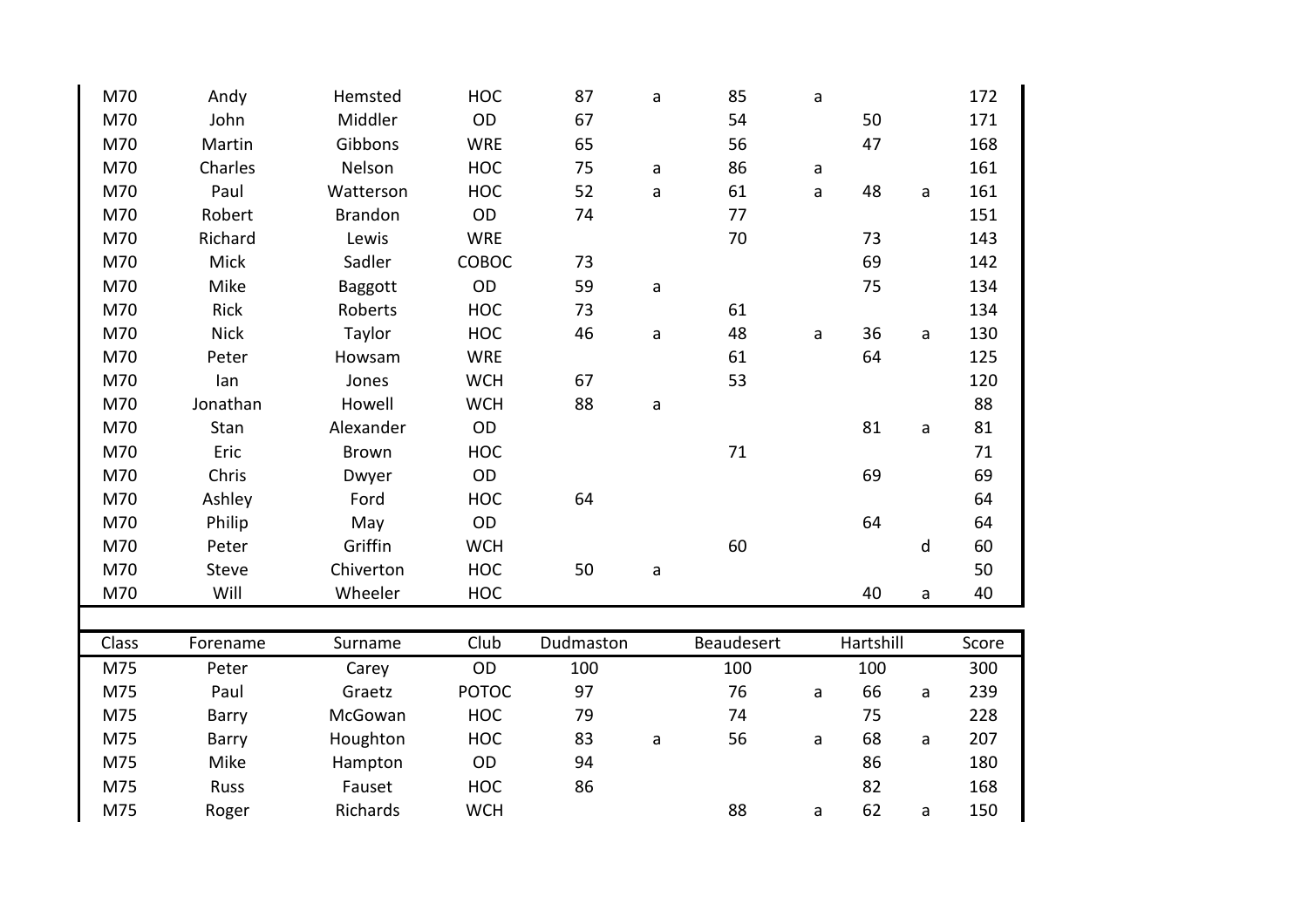| M75   | <b>Brian</b> | Hughes         | <b>HOC</b>   | 67        | a           |            |             | 82        | a           | 149   |
|-------|--------------|----------------|--------------|-----------|-------------|------------|-------------|-----------|-------------|-------|
| M75   | Gerry        | Spalton        | OD           |           |             | 75         | a           | 53        | a           | 128   |
| M75   | Peter        | Yoxall         | <b>POTOC</b> |           |             | 64         |             | 51        |             | 115   |
| M75   | Robert       | Scott          | <b>HOC</b>   |           |             |            |             | 80        |             | 80    |
| M75   | John         | Pigott         | <b>POTOC</b> |           |             | 78         |             |           |             | 78    |
| M75   | Austin       | Farr           | <b>POTOC</b> |           |             | 56         |             |           |             | 56    |
| M75   | Peter        | Jones          | <b>WRE</b>   | 53        | a           |            |             |           |             | 53    |
|       |              |                |              |           |             |            |             |           |             |       |
| Class | Forename     | Surname        | Club         | Dudmaston |             | Beaudesert |             | Hartshill |             | Score |
| M80   | Robert       | <b>Vickers</b> | <b>HOC</b>   | 100       |             | 98         |             | 81        |             | 279   |
| M80   | Trevor       | Simpson        | OD           | 64        |             | 89         |             | 100       |             | 253   |
| M80   | Geoff        | Sara           | <b>HOC</b>   | 79        |             | 66         |             | 70        |             | 215   |
| M80   | Derek        | Turner         | <b>WRE</b>   | 87        |             | 100        |             |           |             | 187   |
| M80   | John         | Bowman         | OD           | 88        |             |            |             | 80        |             | 168   |
| M80   | Mike         | Callow         | <b>WRE</b>   | 67        | a           | 77         | a           |           |             | 144   |
| M80   | Garry        | Langston       | <b>WCH</b>   |           |             | 99         |             |           |             | 99    |
| M80   | Chris        | Boycott        | <b>WCH</b>   |           |             | 86         |             |           |             | 86    |
| M80   | Patrick      | Pay            | <b>WRE</b>   | 47        |             |            |             |           |             | 47    |
|       |              |                |              |           |             |            |             |           |             |       |
| Class | Forename     | Surname        | Club         | Dudmaston |             | Beaudesert |             | Hartshill |             | Score |
| M85   | John         | Riley          | <b>WRE</b>   | 100       |             | 100        |             |           |             | 200   |
|       |              |                |              |           |             |            |             |           |             |       |
| Class | Forename     | Surname        | Club         | Dudmaston |             | Beaudesert |             | Hartshill |             | Score |
| W10   | Annie        | Lewis          | <b>WRE</b>   | 80        | $\mathsf b$ | 80         | $\mathsf b$ | 80        | $\mathsf b$ | 240   |
| W10   | Jess         | Gilder         | OD           |           |             |            |             | 100       |             | 100   |
|       |              |                |              |           |             |            |             |           |             |       |
| Class | Forename     | Surname        | Club         | Dudmaston |             | Beaudesert |             | Hartshill |             | Score |
| W12   | Jessica      | Weaver         | <b>WRE</b>   | 80        | $\mathsf b$ |            |             | 80        | $\mathsf b$ | 160   |
|       |              |                |              |           |             |            |             |           |             |       |
| Class | Forename     | Surname        | Club         | Dudmaston |             | Beaudesert |             | Hartshill |             | Score |
| W14   | Olivia       | Stamp          | <b>WCH</b>   | 100       |             | 100        |             | 68        |             | 268   |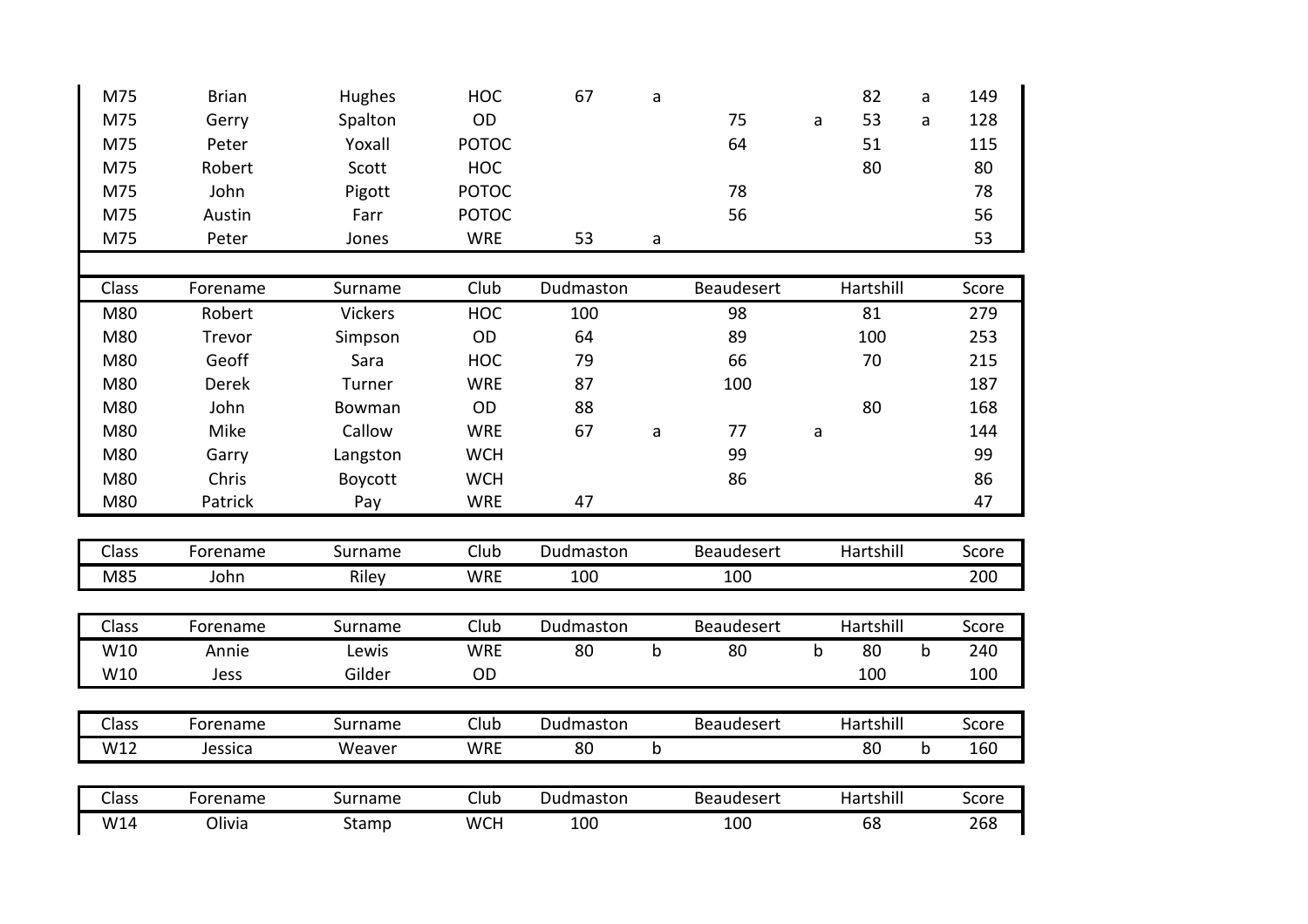| W14   | Grace    | Allinson      | <b>WRE</b> | 77        | b           | 80                | b           | 100       |   | 257   |
|-------|----------|---------------|------------|-----------|-------------|-------------------|-------------|-----------|---|-------|
| W14   | Harriet  | Allinson      | <b>WRE</b> | 80        | b           | 78                | b           | 98        |   | 256   |
|       |          |               |            |           |             |                   |             |           |   |       |
| Class | Forename | Surname       | Club       | Dudmaston |             | <b>Beaudesert</b> |             | Hartshill |   | Score |
| W16   | Eva      | Spurling      | <b>WRE</b> |           |             | 80                | $\mathsf b$ |           |   | 80    |
|       |          |               |            |           |             |                   |             |           |   |       |
| Class | Forename | Surname       | Club       | Dudmaston |             | Beaudesert        |             |           |   | Score |
| W20   | Molly    | Parker        | <b>WRE</b> | 80        | b           |                   |             |           |   | 80    |
|       |          |               |            |           |             |                   |             |           |   |       |
| Class | Forename | Surname       | Club       | Dudmaston |             | <b>Beaudesert</b> |             | Hartshill |   | Score |
| W21   | Tamla    | Short         | <b>WCH</b> | 100       |             |                   |             | 87        |   | 187   |
| W21   | Harriet  | Lawson        | OD         |           |             |                   |             | 100       |   | 100   |
| W21   | Jess     | Parker        | <b>WRE</b> | 80        | b           |                   |             |           |   | 80    |
| W21   | Samantha | Pritchard     | <b>HOC</b> | 63        | $\mathsf b$ |                   |             |           |   | 63    |
|       |          |               |            |           |             |                   |             |           |   |       |
| Class | Forename | Surname       | Club       | Dudmaston |             | <b>Beaudesert</b> |             | Hartshill |   | Score |
|       |          |               |            |           |             |                   |             |           |   |       |
| W35   | Kirsten  | <b>Strain</b> | OD         | 82        | a           |                   |             | 100       |   | 182   |
| W35   | Eloise   | Lee           | <b>HOC</b> | 98        |             |                   |             | 76        |   | 174   |
| W35   | Katie    | Lewis         | <b>WRE</b> | 61        |             | 70                |             |           |   | 131   |
| W35   | Heather  | Kieniewicz    | <b>WRE</b> | 87        |             |                   |             |           |   | 87    |
| W35   | Jennifer | Nowicki       | <b>WRE</b> | 80        | b           |                   |             |           |   | 80    |
|       |          |               |            |           |             |                   |             |           |   |       |
| Class | Forename | Surname       | Club       | Dudmaston |             | Beaudesert        |             | Hartshill |   | Score |
| W40   | Claire   | Stamp         | <b>WCH</b> | 72        | b           | 100               |             | 100       |   | 272   |
| W40   | Ruth     | Hudson        | <b>WRE</b> | 80        | b           |                   |             |           |   | 80    |
| W40   | Kath     | Atkins        | <b>HOC</b> | 73        | а           |                   |             |           |   | 73    |
|       |          |               |            |           |             |                   |             |           |   |       |
| Class | Forename | Surname       | Club       | Dudmaston |             | Beaudesert        |             | Hartshill |   | Score |
| W45   | Anne     | Straube       | OD         |           |             | 68                | a           | 84        | a | 152   |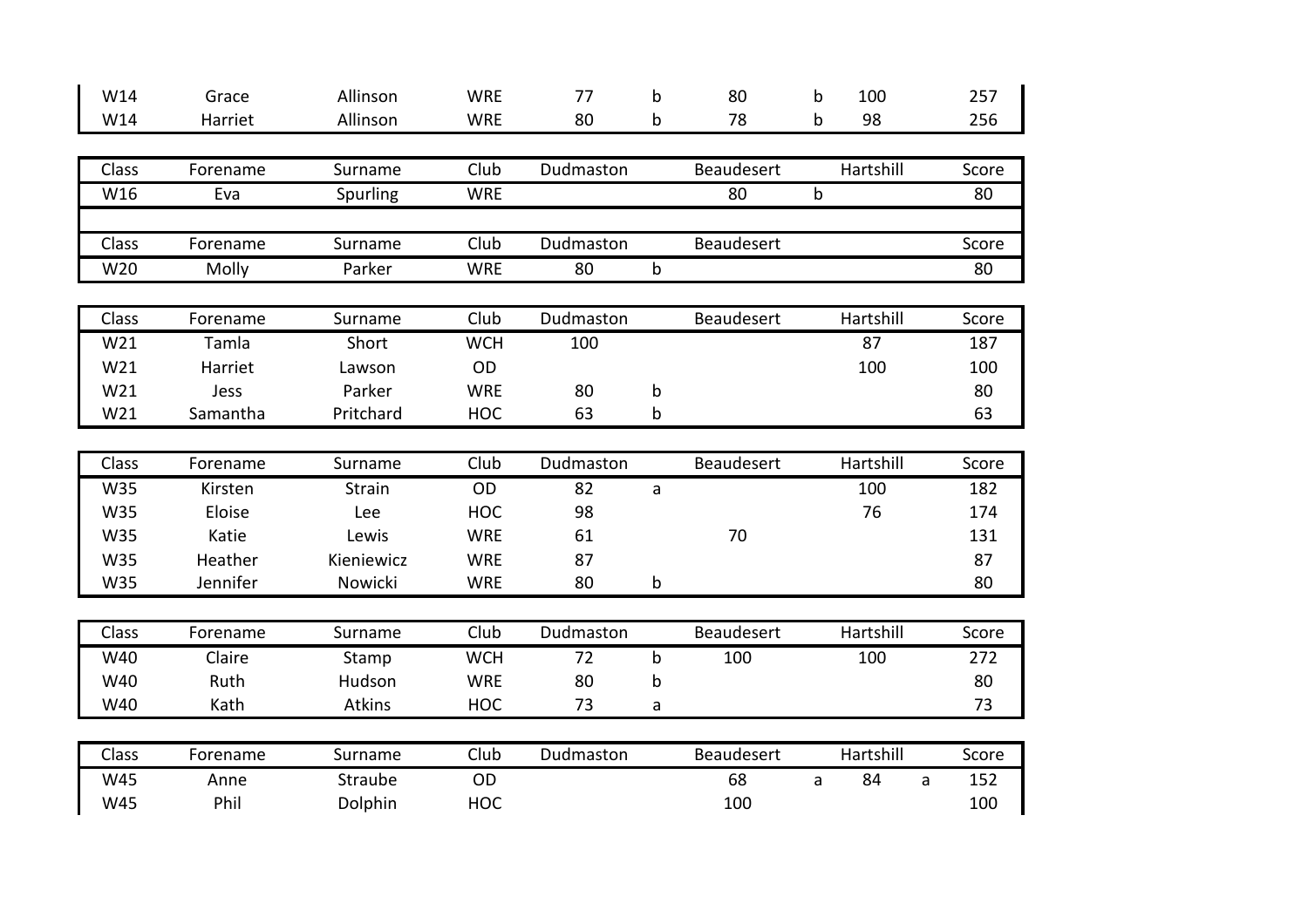| W45        | Julia        | Allinson       | <b>WRE</b>   |           |   | 80                | b |           |              | 80    |
|------------|--------------|----------------|--------------|-----------|---|-------------------|---|-----------|--------------|-------|
|            |              |                |              |           |   |                   |   |           |              |       |
| Class      | Forename     | Surname        | Club         | Dudmaston |   | <b>Beaudesert</b> |   | Hartshill |              | Score |
| W50        | Diane        | Jacks          | <b>WRE</b>   | 100       |   | 97                |   | 100       |              | 297   |
| W50        | Juliette     | Soulard        | OD           | 100       | a | 100               | a | 90        | a            | 290   |
| W50        | Sally        | Hughes         | <b>WCH</b>   | 88        |   | 84                |   | 72        |              | 244   |
| W50        | Karen        | Thompson       | <b>HOC</b>   | 86        |   | 76                |   | 78        |              | 240   |
| <b>W50</b> | Sarah        | <b>Bayliss</b> | <b>WRE</b>   | 92        |   | 99                |   |           |              | 191   |
| <b>W50</b> | Sarah        | Hind           | <b>WCH</b>   |           |   | 100               |   |           |              | 100   |
| W50        | Morlich      | <b>Barnett</b> | <b>POTOC</b> | 80        | b |                   |   |           |              | 80    |
|            |              |                |              |           |   |                   |   |           |              |       |
| Class      | Forename     | Surname        | Club         | Dudmaston |   | <b>Beaudesert</b> |   | Hartshill |              | Score |
| <b>W55</b> | Liz          | Phillips       | <b>OD</b>    | 100       |   | 100               |   | 100       |              | 300   |
| <b>W55</b> | Alison       | Yeates         | <b>WCH</b>   | 73        |   | 68                |   | 63        |              | 204   |
| <b>W55</b> | Vivianne     | Lawson         | OD           | 69        |   | 65                |   | 46        |              | 180   |
| <b>W55</b> | lanka        | Evans          | <b>POTOC</b> | 90        | a |                   |   | 82        | a            | 172   |
| W55        | Joanne       | Leigh          | <b>HOC</b>   |           |   | 80                | b | 80        | $\mathsf{b}$ | 160   |
| <b>W55</b> | Kerstin      | Mitchell       | HOC          |           |   | 79                |   | 77        |              | 156   |
| <b>W55</b> | Jill         | Emmerson       | <b>OD</b>    | 82        |   | 73                |   |           |              | 155   |
| <b>W55</b> | Miranda      | Mackereth      | <b>HOC</b>   | 71        |   | 69                |   |           |              | 140   |
| <b>W55</b> | Jane         | Gill           | <b>HOC</b>   | 80        | b |                   |   |           |              | 80    |
| W55        | Julie        | Evans          | HOC          | 70        |   |                   |   |           |              | 70    |
|            |              |                |              |           |   |                   |   |           |              |       |
| Class      | Forename     | Surname        | Club         | Dudmaston |   | Beaudesert        |   | Hartshill |              | Score |
| W60        | Mary         | Adams          | <b>WCH</b>   | 85        | a | 100               |   |           |              | 185   |
| W60        | Christine    | Collins        | <b>WCH</b>   | 90        |   | 93                |   |           |              | 183   |
| W60        | <b>Beate</b> | Wagner         | HOC          | 80        | b |                   |   | 80        | $\mathsf b$  | 160   |
| W60        | Melanie      | Elkington      | <b>OD</b>    | 76        |   | 78                |   |           |              | 154   |
| W60        | Julia        | Wilkinson      | HOC          | 100       |   |                   |   |           |              | 100   |
| W60        | Marian       | White          | <b>HOC</b>   |           |   | 44                | a | 45        | a            | 89    |
| W60        | Elizabeth    | <b>Bales</b>   | <b>POTOC</b> |           |   | 87                | a |           |              | 87    |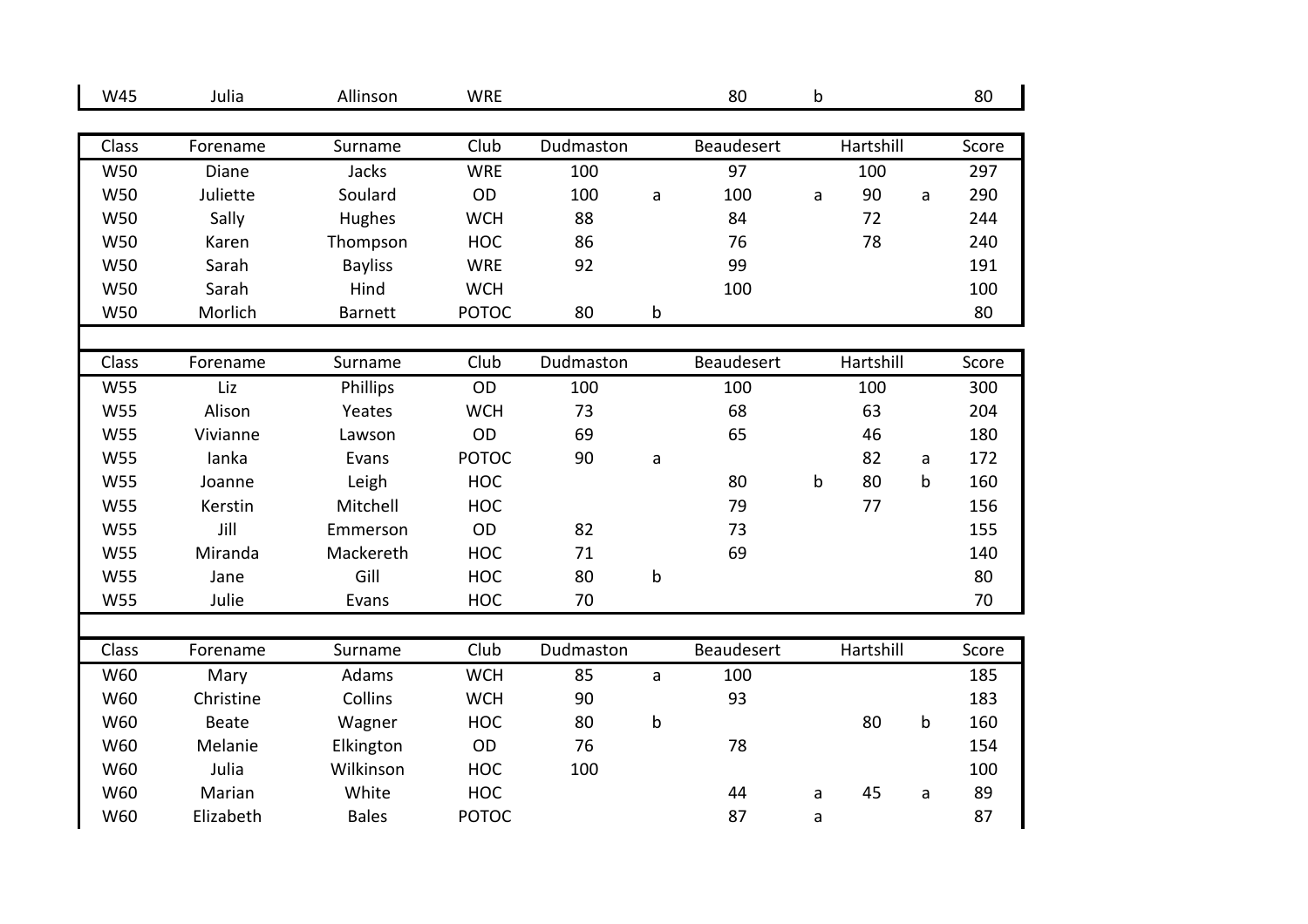| W60   | Claire         | <b>Bushnell</b> | <b>WCH</b>   |           |   | 80                | a         | 80    |
|-------|----------------|-----------------|--------------|-----------|---|-------------------|-----------|-------|
|       |                |                 |              |           |   |                   |           |       |
| Class | Forename       | Surname         | Club         | Dudmaston |   | Beaudesert        | Hartshill | Score |
| W65   | Judith         | Evans           | <b>HOC</b>   | 100       |   |                   | 100       | 200   |
| W65   | Margaret       | Willdig         | OD           | 91        |   | 100               |           | 191   |
| W65   | Carol          | Dredge          | <b>WCH</b>   | 86        | a | 90                | a         | 176   |
| W65   | Jane           | Stew            | OD           | 67        |   | 94                |           | 161   |
| W65   | Dora           | Deaville        | <b>POTOC</b> | 63        |   |                   | 69        | 132   |
| W65   | Rachel         | Alexander       | OD           |           |   |                   | 70        | 70    |
| W65   | Elizabeth      | Urquhart        | OD           |           |   |                   | 69        | 69    |
| W65   | Carol          | Farrington      | <b>HOC</b>   | 68        |   |                   |           | 68    |
| W65   | Hilary         | May             | OD           |           |   |                   | 62        | 62    |
| W65   | Chris          | Rose            | <b>WRE</b>   |           |   | 55                | a         | 55    |
| W65   | <b>Barbara</b> | Ford            | HOC          | 38        |   |                   |           | 38    |
|       |                |                 |              |           |   |                   |           |       |
| Class | Forename       | Surname         | Club         | Dudmaston |   | <b>Beaudesert</b> | Hartshill | Score |
| W70   | Janet          | Richardson      | <b>OD</b>    | 73        |   | 75                | 100       | 248   |
| W70   | Hazel          | Waters          | <b>WCH</b>   | 100       |   | 100               |           | 200   |
| W70   | Jane           | Howsam          | <b>WRE</b>   |           |   | 63                | 95        | 158   |
| W70   | Thelma         | Spalton         | OD           |           |   | 65                | 85        | 150   |
| W70   | Susan          | Roberts         | <b>HOC</b>   | 54        |   | 60                |           | 114   |
| W70   | Lesley         | Brown           | <b>HOC</b>   |           |   | 97                |           | 97    |
| W70   | Jenny          | Uff             | <b>HOC</b>   | 37        |   |                   |           | 37    |
|       |                |                 |              |           |   |                   |           |       |
| Class | Forename       | Surname         | Club         | Dudmaston |   | Beaudesert        | Hartshill | Score |
| W75   | Sheila         | Carey           | OD           | 100       |   | 100               | 100       | 300   |
| W75   | Sue            | Hallett         | OD           | 75        |   | 77                | 90        | 242   |
| W75   | Marian         | Denham          | <b>POTOC</b> | 64        |   | 83                | 78        | 225   |
| W75   | Sue            | <b>Bicknell</b> | OD           |           |   | 59                | 57        | 116   |
| W75   | Judy           | Douglas         | <b>POTOC</b> |           |   | 68                |           | 68    |
| W75   | <b>Barbara</b> | Farr            | <b>POTOC</b> |           |   | 65                |           | 65    |